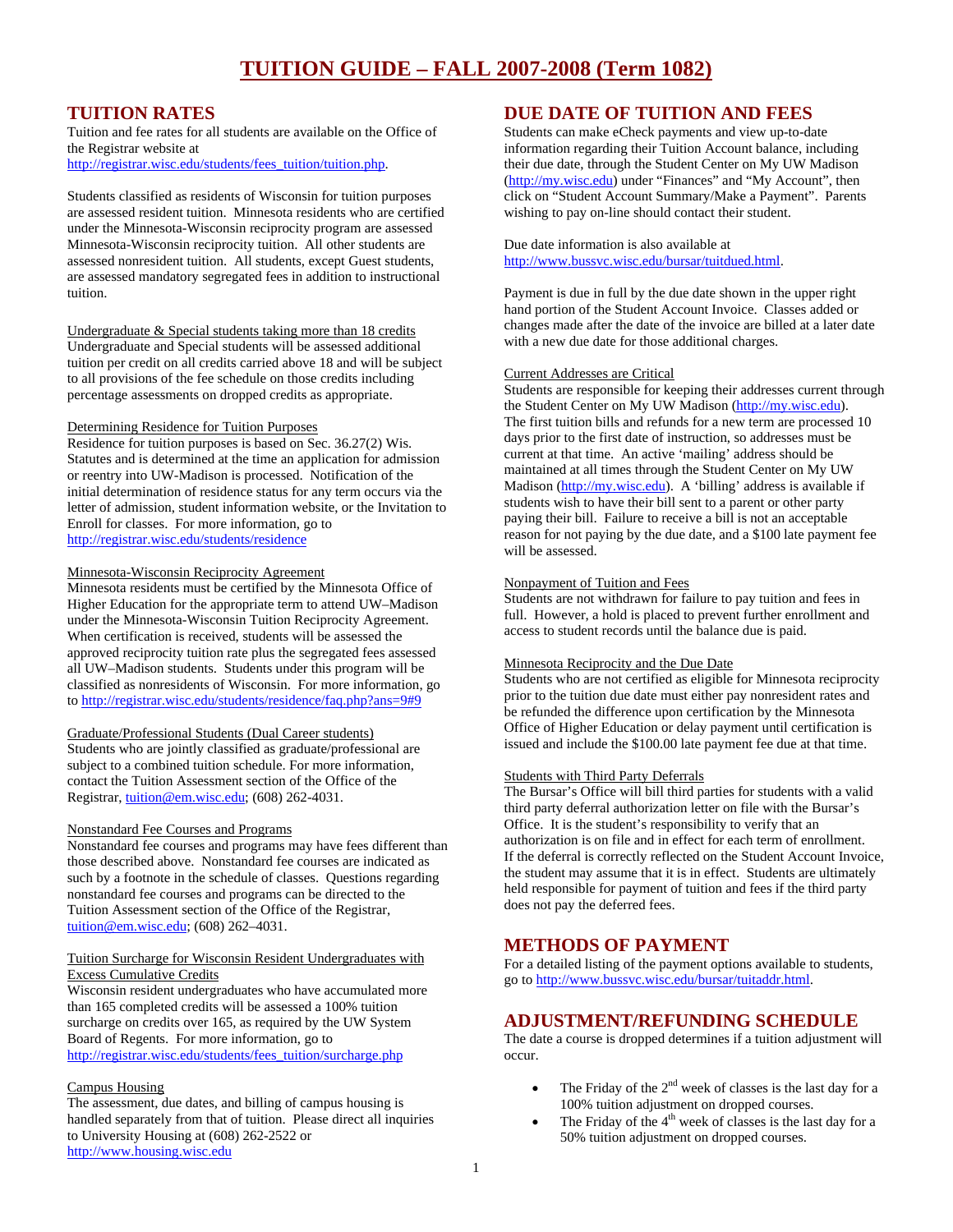# **TUITION GUIDE – FALL 2007-2008 (Term 1082)**

The above adjustment/refunding schedule applies to the Regular (A1) session for fall and spring terms only. Summer term courses and modular courses for all terms may have different adjustment/refunding schedules. The same adjustment/refunding schedule applies to both course drops and withdrawals from the University.

Important Notes Relating to the Adjustment/Refunding Schedule

- 1. If you enroll for a course(s) and do not attend or stop attending without officially dropping the course(s) or withdrawing from the University, you are still responsible for payment of all tuition and fees for the course(s) unless you officially drop them or withdraw from the University.
- 2. Cautionary Note: Be aware that withdrawal from the University may affect the amount of a student's financial aid received for that term. Please see the section 'Financial Aid Recipients' below for additional information.

## **LATE PAYMENT AND INITIAL ENROLLMENT FEES/APPEALS AND NON-SUFFICIENT FUNDS CHARGE**

## Late Payment Fee

A \$100.00 late payment fee will be assessed to all students, including Specials and Guests, on tuition and fee payments received after the due date printed on their Student Account Invoice. **Failure to receive an invoice will not be accepted as a reason for missing the due date.** Please keep your addresses current through the Student Center on My UW Madison [\(http://my.wisc.edu](http://my.wisc.edu/)).

#### Late Initial Enrollment Fee

A \$25.00 Late Initial Enrollment Fee will be assessed to all students who initially enroll after Friday, September 7, 2007, with the exception of Special and Guest students. Special and Guest students may enroll through Friday, September 14, 2007, without penalty. Detailed information regarding this policy can be found at [http://registrar.wisc.edu/faculty/late\\_init\\_enroll\\_feepolicy.php](http://registrar.wisc.edu/faculty/late_init_enroll_feepolicy.php)

## Appeal of Late Fees

Assessment of the \$100.00 Late Payment Fee may be appealed to the Student Accounts section of the Bursar's Office at [tuition@bussvc.wisc.edu.](mailto:tuition@bussvc.wisc.edu) Assessment of the \$25.00 Late Initial Enrollment Fee may be appealed to the Tuition Assessment section of the Office of the Registrar at **tuition@em.wisc.edu**.

Documentation must be provided which clearly demonstrates that the student was not at fault for failure to meet the appropriate deadline date(s). A waiver of late fees is not granted if it is deemed that the student could have met the deadline dates involved.

## Non-Sufficient Funds Charge

A \$20.00 charge applies to all dishonored payments tendered to the University of Wisconsin–Madison.

## **WAIVER/REMISSION INFORMATION**

#### Graduate Assistantships (TA, RA, PA)

Teaching Assistants, Research Assistants, and Program/Project Assistants must have written authorization from their department on file at the Bursar's Office to receive a waiver of the instructional and nonresident portion of their tuition and fees.

The student is still required to pay segregated fees by the due date. Graduate Assistants will be subject to all provisions of assessment and refunding as appropriate, including assessment of the \$25 Late Initial Enrollment Fee and the \$100 Late Payment Fee. UW– Madison does not offer payroll deducted tuition. Departments can email authorizations to the Bursar's Office at [tuition@bussvc.wisc.edu](mailto:tuition@bussvc.wisc.edu).

## Instructional Academic Staff and Fellows

If you are one of these types of students and you owe more than segregated fees, you are allowed to pay in three installments. To apply for this payment option, students must stop by the Bursar's Office, 21 N. Park Street, Suite 7101.

Other Waivers/Remissions<br>All other students who qualify for tuition and fee waivers/remissions (Athletic Grant-in-aid, Fellowships, Lecturers, etc.) must have written authorization from their department on file at the Bursar's Office by sending an email to the Bursar's Office at [tuition@bussvc.wisc.edu](mailto:tuition@bussvc.wisc.edu) and are subject to all provisions of assessment and the adjustment/refunding schedule.

## **FINANCIAL AID RECIPIENTS**

#### Financial Aid Disbursement Detailed information about how financial aid funds are disbursed to student accounts can be found at <http://www.bussvc.wisc.edu/bursar/finaidd.html>.

#### Withdrawing and Financial Aid – Repayment Policy

Be aware that withdrawal from school may affect the amount of financial aid received for that term, and a portion or all financial aid already disbursed may be owed back. For more detailed information about withdrawal policies, please refer to the Student Financial Services Award Guide at [http://www.finaid.wisc.edu/guide\\_index.html](http://www.finaid.wisc.edu/guide_index.html)

# Satisfactory Academic Progress Policy (SAP)

Students who receive financial aid through programs administered by the Office of Student Financial Services must maintain satisfactory academic progress as defined by their academic department. For more information about the SAP policy please see [http://www.finaid.wisc.edu/guide\\_index.html](http://www.finaid.wisc.edu/guide_index.html)

#### Financial Aid for Part-Time Students

Financial aid recipients who do not enroll for full-time credits or drop credits during the semester should be aware that their aid may be reduced. Read more about these guidelines at [http://www.finaid.wisc.edu/guide\\_index.html](http://www.finaid.wisc.edu/guide_index.html)

#### Financial Aid for Special Students

Students must be enrolled as degree candidates to be eligible for aid through the Student Financial Services Office. This does not apply to EDCS and UNRS students, who may qualify for Federal Stafford Loan.